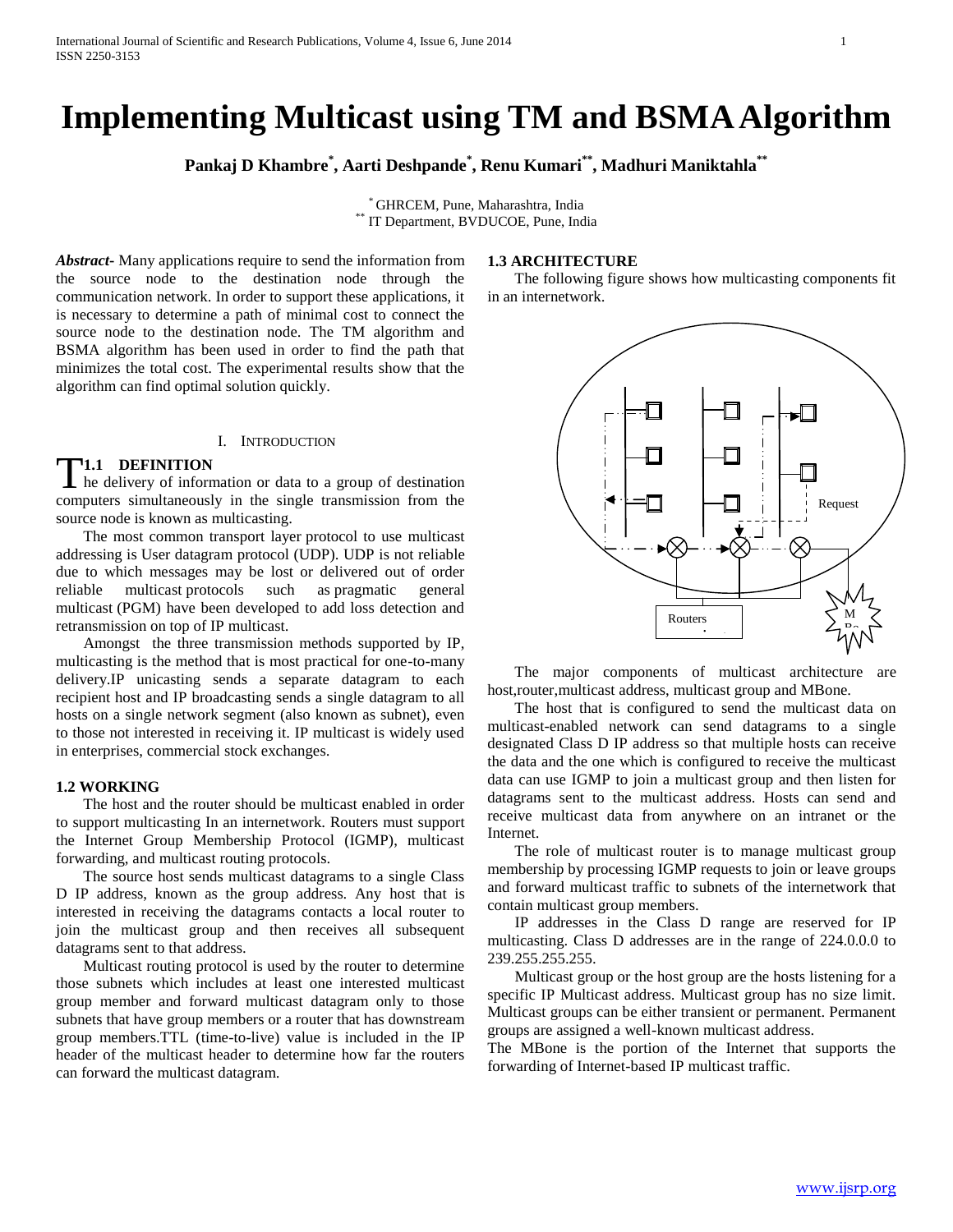# II. RELATED WORK

**2.1 ANYCAST**

 Anycast is a communication technique between a single sender and nearest of several receivers of group. It exists in the contradistinction to multicast, communication between a single sender and multiple receivers, and unicast, communication between a single sender and a single receiver in a network.

 It is a new networking paradigm supporting service–oriented addresses where an identical address can be assigned to multiple nodes providing a specific service. An anycast packet is delivered to one of these nodes with the same anycast address. Like a multicast address, a single anycast address is assigned to multiple nodes (called anycast membership), but unlike multicasting, only one member of the assigned anycast address communicates with the originator at a time.

 Only three connection types are commonly known and used in Internet Protocol version four (IPv4) networks: unicast, multicast and broadcast. A fourth connection type, Anycast, was unknown until IPv6 made it a standard connection type. Anycast is not standardized in IPv4 but can be emulated. IPv4 Anycast addressing is a good solution to provide localization for services and servers so as to achieve robust nature, redundancy and resiliency.

 The basic idea of Anycast is very simple: multiple servers, which share the same IP address, host the same service. The routing infrastructure sends IP packets to the nearest server. Better latency times, server load balancing, and improved security are the major benefits of employing Anycast in IPv4.

 Anycast IPv4 implementations usually involve enabling routing on the server or setting up a static route at the router connected to the server. Tradeoffs are made according to the situation where Anycast is to be used.

 Anycast packets can be dropped like any other kind of traffic. Packets are not specifically marked or tagged. Preferably only anyone anycast server receives a packet, but there is no guarantee. It is possible that the sequential packets from a client to anycast address are delivered to different servers. If servers are not synchronized incorrect data maybe sent back. The server that receives a specific packet is solely determined by the unicast routing protocol used in the domain. There is no special anycast routing table equivalent to a separate routing table for multicast traffic. Clients, servers, and routers require no special software/firmware. The only special configuration is needed on servers and routing infrastructure. Therefore, it does not negatively interfere with existing networks or services. Anycast just leverages the existing infrastructure.

## **2.2 UNICAST**

 The communication in which the piece of information is sent from one point to another point. There is only one sender and one receiver in this case. In unicast, the packet is sent from a single source to a specified destination. It is predominant form of transmission in LANs and within the internet. All LANs(Ethernet) and IP networks support the unicast transfer mode.

 Certain network applications which are mass-distributed are too costly to be conducted with unicast transmission since each network connection consumes computing resources on the sending host and requires its own separate network bandwidth

for transmission. Such applications include streaming media of many forms. **[Internet radio](http://en.wikipedia.org/wiki/Internet_radio)** stations using unicast connections may have high bandwidth costs.

 There are some standard unicast applications like smtp,ftp,telnet.

# **2.3 BROADCAST**

 It is the method which is used to simultaneously send the same message to multiple receivers.

 In networking, broadcasting occurs when all the transmitted data packet is received by all the network devices.

 A network address is reserved for sending the message to all the machines in the given network segment and that address is known as broadcast address. Ethernet as well as IPv4 use the broadcast address to indicate a broadcast packet. Broadcasting is limited to the LAN (local area network) systems. Internet protocol version 6(IPv6) uses multicasting rather than broadcasting in order to avoid the network interruption when services are requires by any one or two nodes.

 Broadcasting is also used to perform a type of DOS (denial of service) attack known as smurf attack. The source IP-address along with the fake ping request is being sent by the attacker. All the replies are then faced by the victim computer and is ultimately flooded. Broadcasting is used in e-mail services and also used by the fax systems.

## III. TM ALGORITHM FOR SMALLEST DELAY

 It was designed by Takahashi. H and Matsuyama. A .The algorithm finds a Steiner tree by incremental approach called Nearest Destination First (NDF). Initially, the nearest node to the source is found and least cost path between them is selected.

 Then at each iteration the nearest unconnected destination to the partially constructed tree is found and added into tree. This process is repeated until all destination are included. We use this algorithm to find the minimum delay spanning tree.

#### **BSMA**

 It is a source based routing algorithm named Bounded Shortest Multicast Algorithm (BSMA). For the construction of delay bounded minimum cost multicast trees.

## **Network Model & Problem Formulation**

 In a network model the set of node can be of following types:

 1) Source Node: the node connecting to the source that sends out data stream.

 2) Destination Node: the node connecting the destination that receives the data stream.

 3) Relay Node: the intermediate node in the path between source to destination.

Two position real-valued function are defined on E:

# **Link Cost Function:** (c:  $E \rightarrow R^+$ )

 The cost of the link can be associated with utilization of link, the higher utilization is represented by a higher link cost.

**Link Delay Function:**  $(d: E \rightarrow R^+)$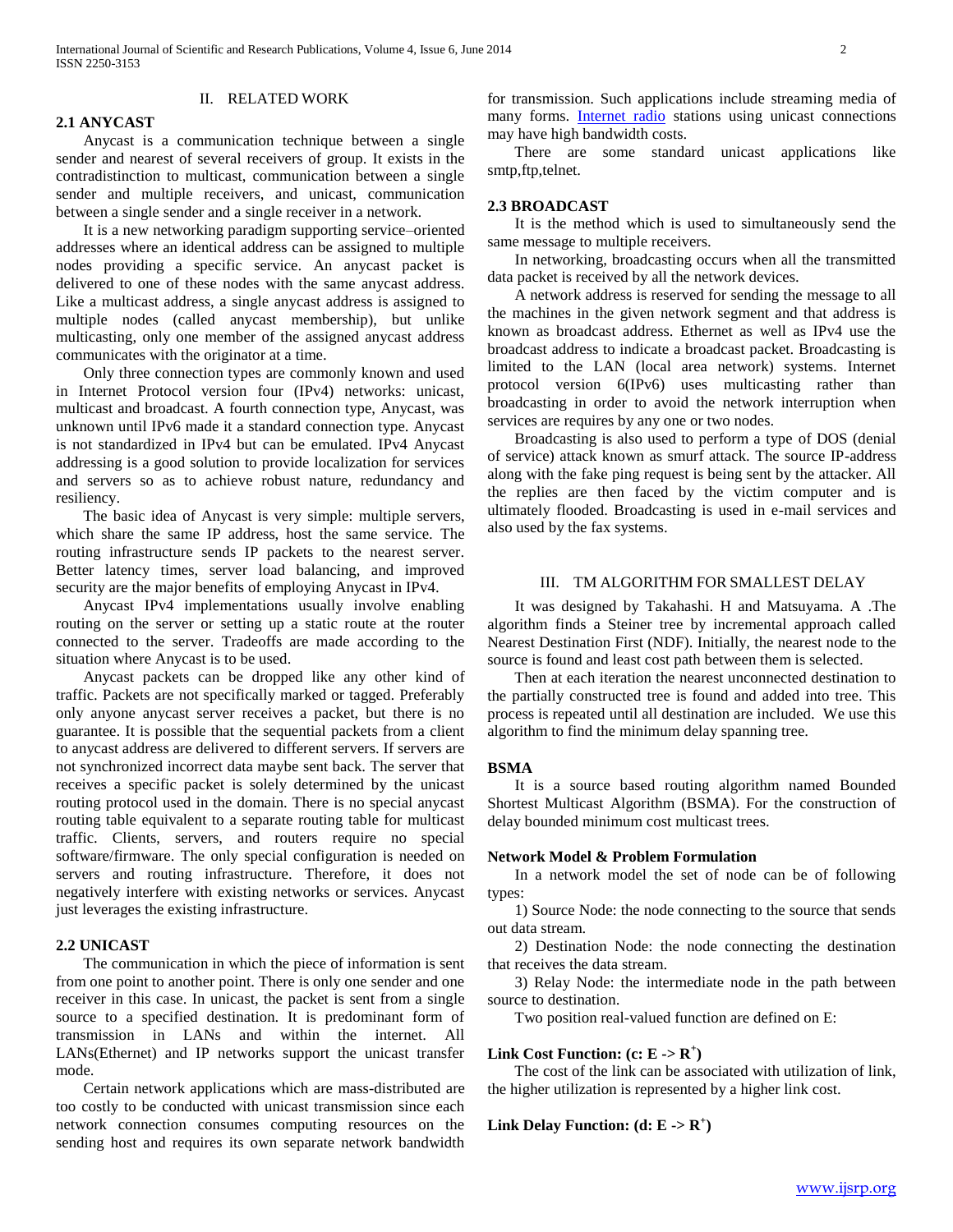International Journal of Scientific and Research Publications, Volume 4, Issue 6, June 2014 3 ISSN 2250-3153

 The link delay function deals with the delay and is given by the sum of the perceived queuing delay + transmission delay + propagation delay over the link.

 **The delay** of the path is defined as the sum of link delay along the path.

# **Destination Delay- bound function or DDF: (δ: D -> R<sup>+</sup> )**

 DDF assigns an upper bound to the delay along the path from source to destination in D. (i)Can be different from (j) for destination I not equal to j. If DDF assign the same upper bound delay to each destination, the upper bound I denoted by  $\delta(i) = \Delta$ . A Delay bounded Minimum Steiner Tree (DMST) problem is defined as:

**DMST Problem:** given a graph G=(V,E) with a link-cost function , a link delay function a source S, a set of destination D, and a DDF, then construct a DMST spanning  $DU{S}$  such that the cost function of the tree is minimizing while DDF is satisfied.

### **BSMA Overview**

 BSMA is a source routing algorithm as it is assumes that the source node has complete information regarding all network link to construct a multicast tree. This can be possible by using any topology broadcast algorithms based on flooding.

 It is based on the feasible search optimization method. This method minimizes he objective function constrained inside a feasible region. The feasible region  $R<sub>b</sub>$  for the BSMA problem consists of the set of all delay bounded Steiner trees. BSMA starts with an initial tree  $T_0 \varepsilon R_b$ , and iteratively refines the tree for low cost while staying in the feasible region.

BSMA consists of Two major steps

Step 1- construct the initial tree  $T_0$  which is a minimum delay Steiner tree with respect to the multicast source, using TM algorithm given above

Step 2- Iteratively refine  $T_0$  for low cost.

## **Path Switching Algorithm:**

**Input**  $G (V, E) = graph$ S=Source Node D= Destination Node DB= delay bounds (destination node)

 Type =cost function type for the tree, which can be utilization driven, to minimize the total link Cost or congestion driven, to minimize the maximal link cost.

## **Output**

A delay bounded Steiner tree spanning D U{S} ProcedureMulticastTree(G (V, E),S , D, DB, Type)

{

```
J \leftarrow 0;
```
 $T_i$   $\leftarrow$  minimum delay tree spanning D U{S} found using TM algorithm;

Loop{

if (Type== utilization driven)

 $P_h$   $\leftarrow$  an unmarked superedge in  $T_i$  with the highest cost among all unmarked superedges(not compared with marked superedges);

Else if(Type==congestion driven)

 $p_h$   $\leftarrow$  an unmarked superedge in T<sub>i</sub> with the highest cost among all superedges(also compared with marked superedges);

$$
if(p_h == Null)
$$

return;

Mark superedge  $p_h$ ; Remove  $p_h$  from tree T<sub>j</sub> getting two T<sup>1</sup> and T<sup>2</sup>;  $Ps \leftarrow$ DelayBoundedShortestPath(G(V, E),S, DB, T<sup>1</sup>, T<sup>2</sup>);

> $J \leftarrow J+1;$  $T_j$ ← $p_s$ U T<sup>1</sup> U T<sup>2</sup>; If  $(p_s \neq p_h)$ Unmark all marked superedges; }

}

## **Evaluation of BSMA**

 The proposers of BSMA proved it always construct a delay bounded multicast tree, if such a tree exits and monotonically decrease the cost of delay bounded tree.

 Considering a network of n nodes and denote by k the average number of the k-shortest paths constructed to obtain the delay bounded shortest path. It is shown that the expected time complexity of BSMA is  $O(kn^3log(n))$ , and  $O(kn^3)$  in a degree bounded network where the maximal degree is upper bounded.

#### **3.1 PROBLEM STATEMENT**

 We consider the multicast routing problem with bandwidth and delay constraints from one source node to multi-destination nodes.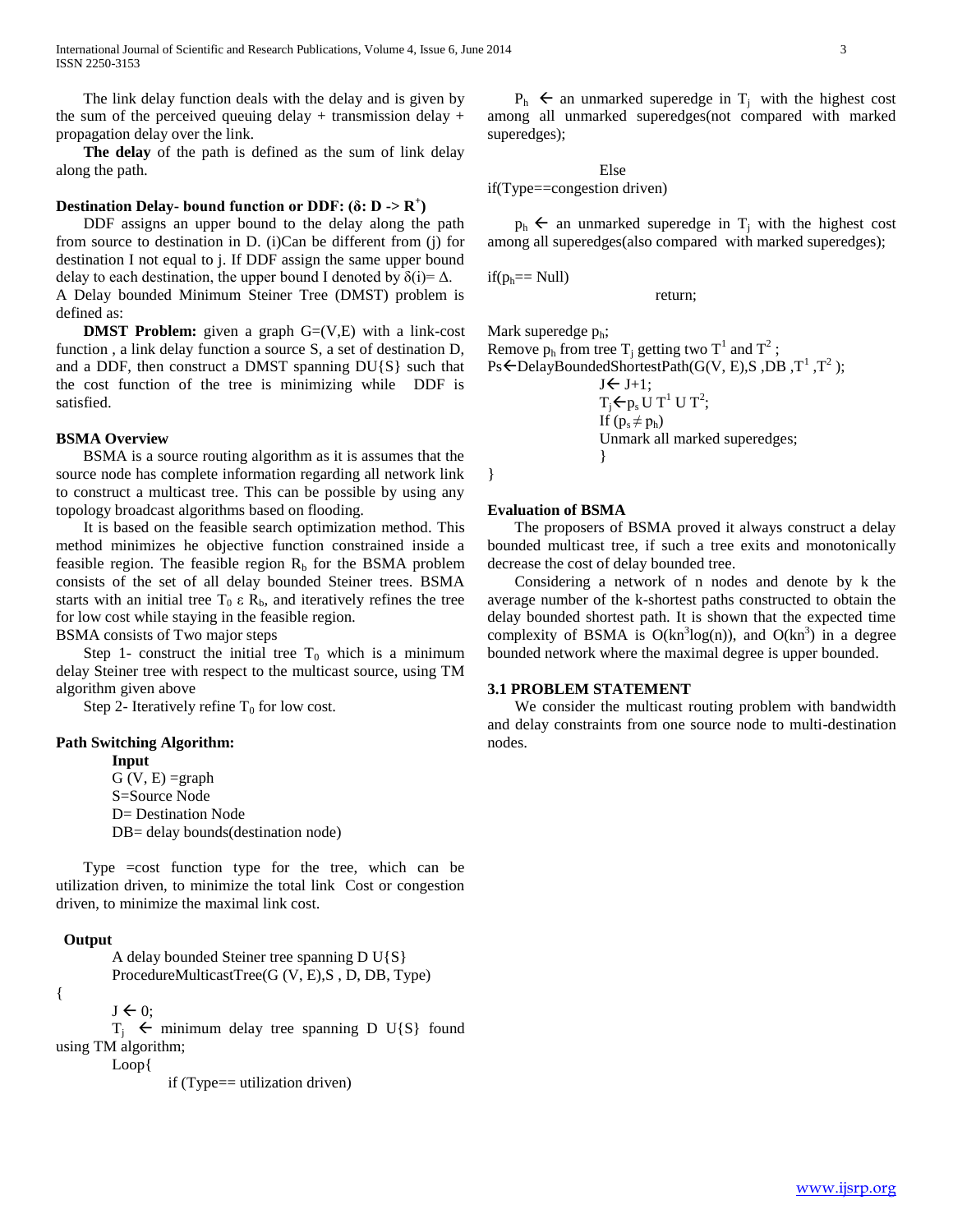International Journal of Scientific and Research Publications, Volume 4, Issue 6, June 2014 4 ISSN 2250-3153





 TM algorithm is applied. In this we assume that total delay should be less than 3.The path followed is  $A\rightarrow B, A\rightarrow E\rightarrow C, A\rightarrow D$ . Figure 2 is the solution and the total delay in this case is 2.



**Figure 2**

 In order to lower the cost, BSMA algorithm is applied. The total cost required in the previous figure is 6.But in order to reduce the cost, the path is changed. The path will be as follows:-  $A\rightarrow B$ ,  $A\rightarrow E\rightarrow C$ ,  $A\rightarrow E\rightarrow D$ . The total cost in this case is 5.Figure 3 is the solution.



## IV. SUMMARY

 The T M algorithm reduces the original problem to a spanning tree problem by constructing a logical complete graph among the source node and the destination and destination nodes. The computation is easy and fast in most multicast source routing algorithm and policy routing can be easily integrated.

 BSMA is a algorithm that is used to optimize and find the minimum of maximum cost of the multicast routing. it is a source based routing algorithm with low complexity.

## **REFERENCES**

- [1] Chen, S. & Nahrsted, K., "An Overview of Quality of Service Routing for Next Generation High-speed Networks: Problems and Solutions", IEEE Network, November/December 1998.
- [2] Shacham, N. " Multicast Communication by Hierarchically Encoded Data", IEEE INFOCOM'92, May, 1992, pp. 2107-114.
- [3] Wang, B. & Hou, J.C., "Multicast routing and its QoS extension: problems, algorithms, and protocols", IEEE Network Volume: 14 1 , Jan.-Feb. 2000 , Page(s): 22 – 36.
- [4] Moy, J., "Multicast Extensions to OSPF", Internet Draft, September, 1992.
- [5] Deering, S. & Cheriton, D., " Multicast Routing in Datagram Internetworks and Extended LANs", ACM Trans, Comp. Sys. May, 1990, PP. 85-111.

#### **AUTHORS**

**First Author** – Pankaj D Khambre, GHRCEM, Pune, Maharashtra, India, Email: pankaj.rick@gmail.com **Second Author** – Aarti Deshpande, GHRCEM, Pune, Maharashtra, India, Email: id-arti.scs@gmail.com **Third Author** – Renu Kumari, IT Department, BVDUCOE, Pune, India, Email: renuojha.ro@gmail.com **Fourth Author** – Madhuri Maniktahla, IT Department, BVDUCOE, Pune, India, Email: maniktahla28@gmail.com